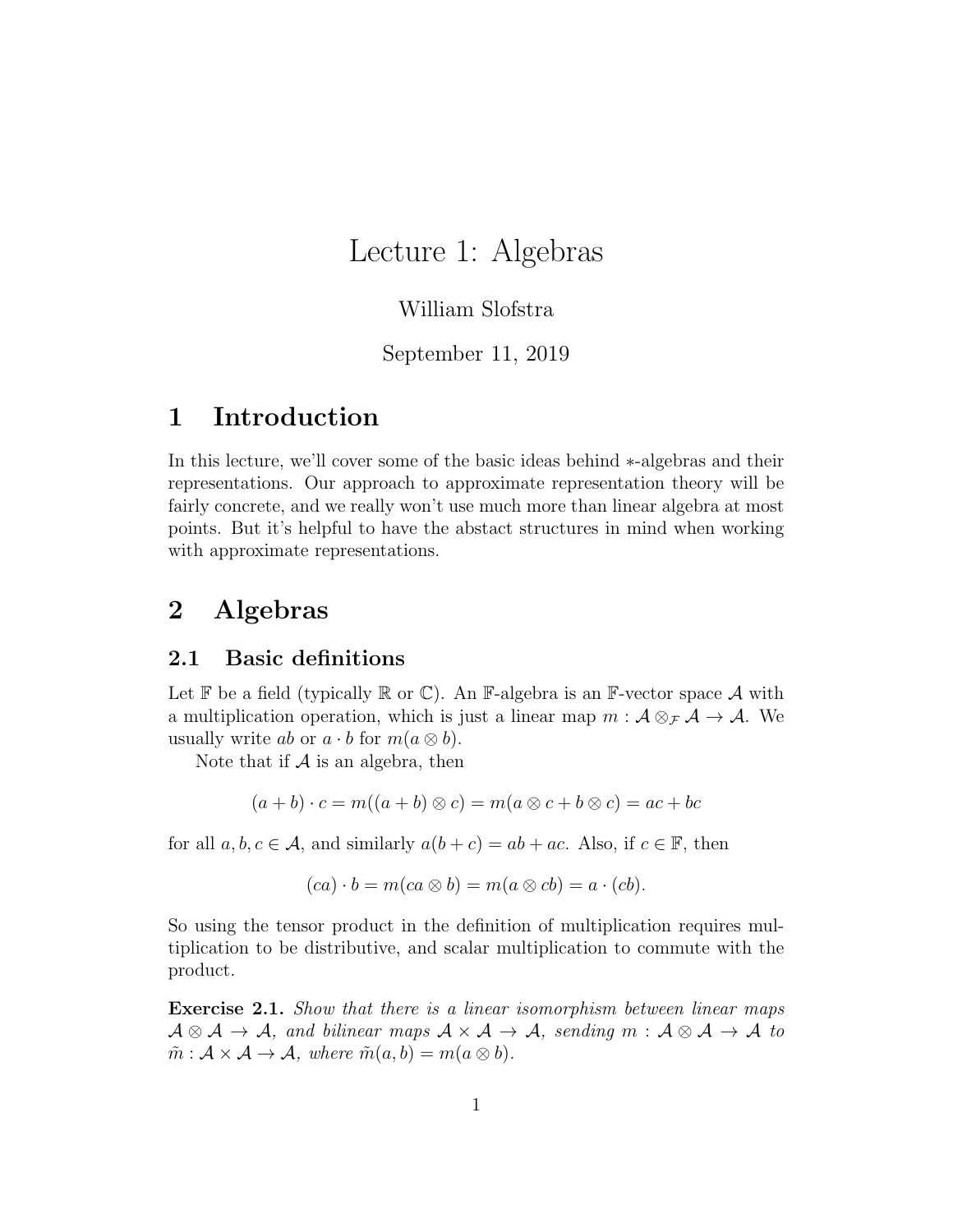Examples of algebras include:

- (1) The space  $M_n\mathbb{F}$  of  $n \times n$  matrices over  $\mathbb{F}$ , with the usual matrix multiplication.
- (2) the space  $\mathcal{B}(H)$  of bounded linear operators on a Hilbert space H.
- (3) The space of  $n \times n$  matrices  $M_n \mathbb{F}$  with multiplication defined by  $m(a, b) =$  $[a, b] := ab - ba$ . This algebra is an example of a Lie algebra.
- (4) Polynomials  $\mathbb{F}[x_1,\ldots,x_n]$  in *n* variables over  $\mathbb{F}$ .
- (5) Non-commutative polynomials  $\mathbb{F}\langle x_1, \ldots, x_n \rangle$  in n variables over  $\mathbb{F}$ .
- (6) Let X be a set, and let  $\mathbb{F}X$  be the free vector space over X. By definition, X is a basis for  $\mathbb{F}x$ , and hence the set  $\{a\otimes b : (a, b) \in X \times X\}$  is a basis for  $\mathbb{F}X \otimes \mathbb{F}X$ . So any function  $m : X \times X \to X$  extends linearly to a function  $\mathbb{F}X \otimes \mathbb{F}X \to \mathbb{F}X$  via the rule

$$
\sum_{(a,b)\in X\times X}c_{ab}a\otimes b\mapsto \sum_{(a,b)\in X\times X}c_{ab}m(a,b),
$$

and hence defines an algebra on FX.

Example (6) can be used to give a rigorous definition of non-commutative polynomials. Let X be the space of finite sequences  $(i_1, \ldots, i_k)$ , where  $k \geq 0$ and  $i_j \in \{1, \ldots, n\}$  for all j. Let m be the concatenation function  $X \times X \to X$ , so

$$
m((i_1,\ldots,i_k),(j_1,\ldots,j_l))=(i_1,\ldots,i_k,j_1,\ldots,j_l).
$$

If we write sequences  $(i_1, \ldots, i_k)$  as  $x_{i_1} \cdots x_{i_k}$  and the empty sequence as 1, then we see that  $\mathbb{F}X$  formalizes the notion of non-commutative polynomials. By replacing  $\{1, \ldots, n\}$  with an arbitrary set S, we can use this construction to define non-commutative polynomials  $\mathbb{F}\langle S\rangle$  over any set of variables S, finite or infinite. Replacing X with the set of multisets gives a construction of the usual (commutative) polynomial algebra.

As the above examples show, there is no requirement that algebras be finitedimensional. A word of caution for those used to working with Hilbert spaces: just because a space is infinite-dimensional doesn't mean we start taking infinite sums. Every Hilbert space  $H$  has a Hilbert basis  $B$ , and the elements of the space can be written as possibly-infinite sums  $\sum_{x \in B} c_x x$  where the family  $(c_x)_{x\in\mathcal{B}}$  is square-summable. In contrast, with an algebraic (sometimes called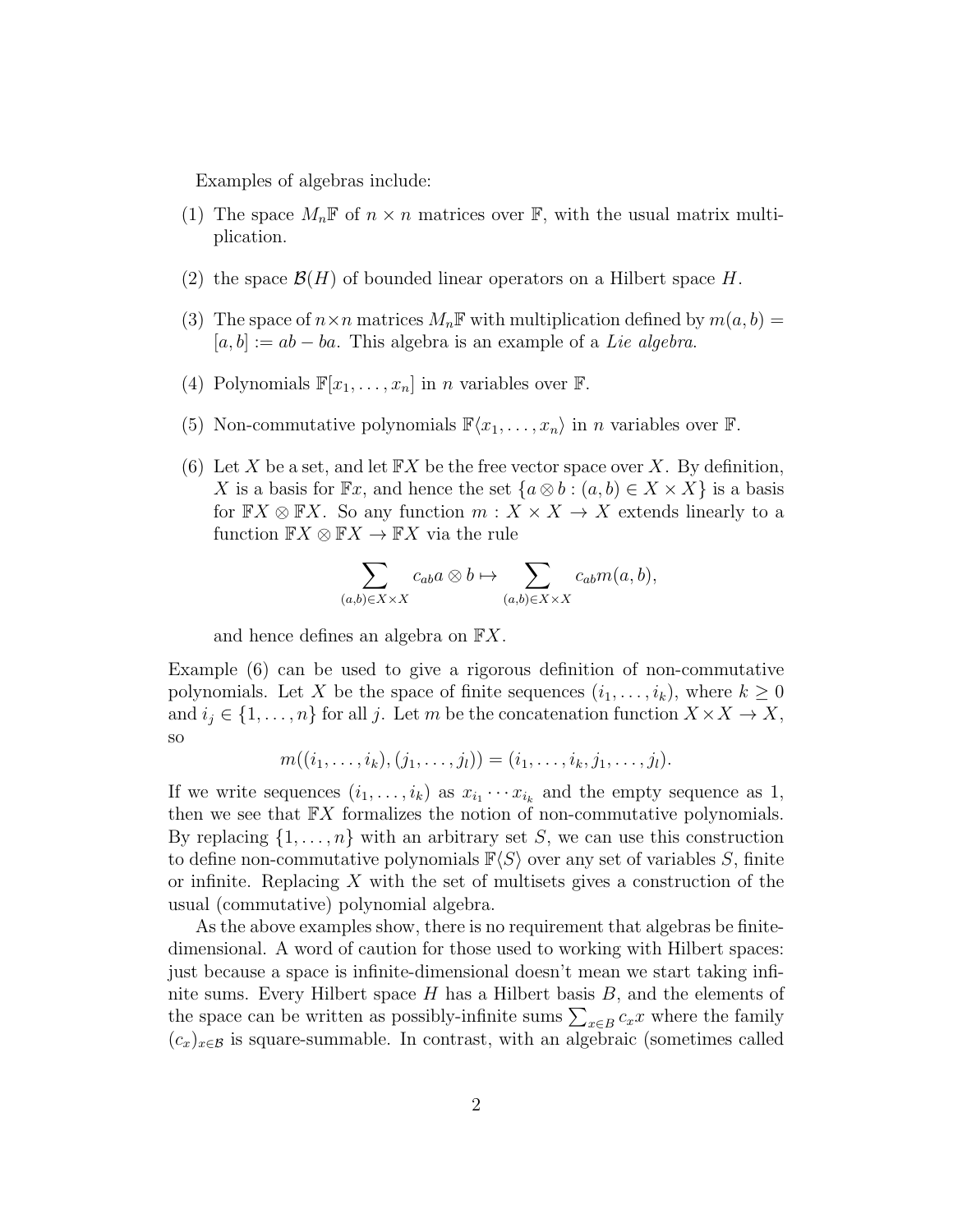Hamel) basis, we only take finite sums. For instance, the free vector space  $\mathbb{F} X$ is defined to be the space of formal linear combinations

$$
\sum_{x \in X} c_x x
$$

where all but finitely many elements of the family  $(c_x)_{x\in X}$  are zero. Spaces like FX are not Hilbert spaces, and thus don't necessarily have a Hilbert basis. (There is a Hilbert-space analog of  $\mathbb{F}X$  called the free Hilbert space over X, in which  $X$  is a Hilbert basis.)

An algebra A is associative if  $a(bc) = (ab)c$  for all  $a, b, c \in \mathcal{A}$ , and unital if there is an element  $1 \in \mathcal{A}$  (called a *unit*) such that  $1a = a1 = a$  for all  $a \in \mathcal{A}$ . A unit is unique if it exists, since if 1 and  $1'$  are both units, then

$$
1=11'=1'.
$$

If  $1 \neq 0$  then A contains a copy of F. If  $1 = 0$ , then A must be the zero algebra, which is the space 0 with the only possible multiplication, namely  $0 \cdot 0 = 0.$ 

Examples  $(1), (2), (4),$  and  $(5)$  above are both associative and unital, while (3) is neither. The algebras in example (6) are not necessarily associative or unital in general. We'll use the term *algebra* to refer to unital associative algebras by default.

#### 2.2 Quotients

A *(two-sided) ideal* in an algebra A is a subspace  $\mathcal I$  such that  $a\mathcal{I} \subset \mathcal{I}$  and  $\mathcal{I}a \subset \mathcal{I}$  for all  $a \in \mathcal{A}$ . Given an ideal  $\mathcal{I}$ , the quotient space  $\mathcal{A}/\mathcal{I} = \{a + \mathcal{I} : a \in \mathcal{I}\}$  $\mathcal{A}\}$  is an algebra with multiplication  $(a+\mathcal{I})(b+\mathcal{I}) = ab+\mathcal{I}$ . The quotient space  $\mathcal{A}/\mathcal{I}$  is zero if and only if  $\mathcal{I} = \mathcal{A}$ . If  $\mathcal{A}$  is unital, then this occurs if and only if  $1 \in \mathcal{I}$ . When context is clear, we usually just write a for the element  $a + \mathcal{I}$  of a quotient  $\mathcal{A}/\mathcal{I}$ . Another common notational convention is to write  $a + \mathcal{I}$  as  $\overline{a}$ .

Given a subset R of an algebra  $\mathcal{A}$ , the ideal  $\langle R \rangle$  generated by R is the smallest ideal containing  $R$ , or equivalently the subspace

$$
\{\sum_{i=1}^{k} a_i r_i b_i : k \ge 0, a_i, b_i \in \mathcal{A}, r_i \in R \text{ for all } 1 \le i \le k\}.
$$

(This expression for  $\langle R \rangle$  assumes that A is unital. For non-unital algebras it must be modified a bit.)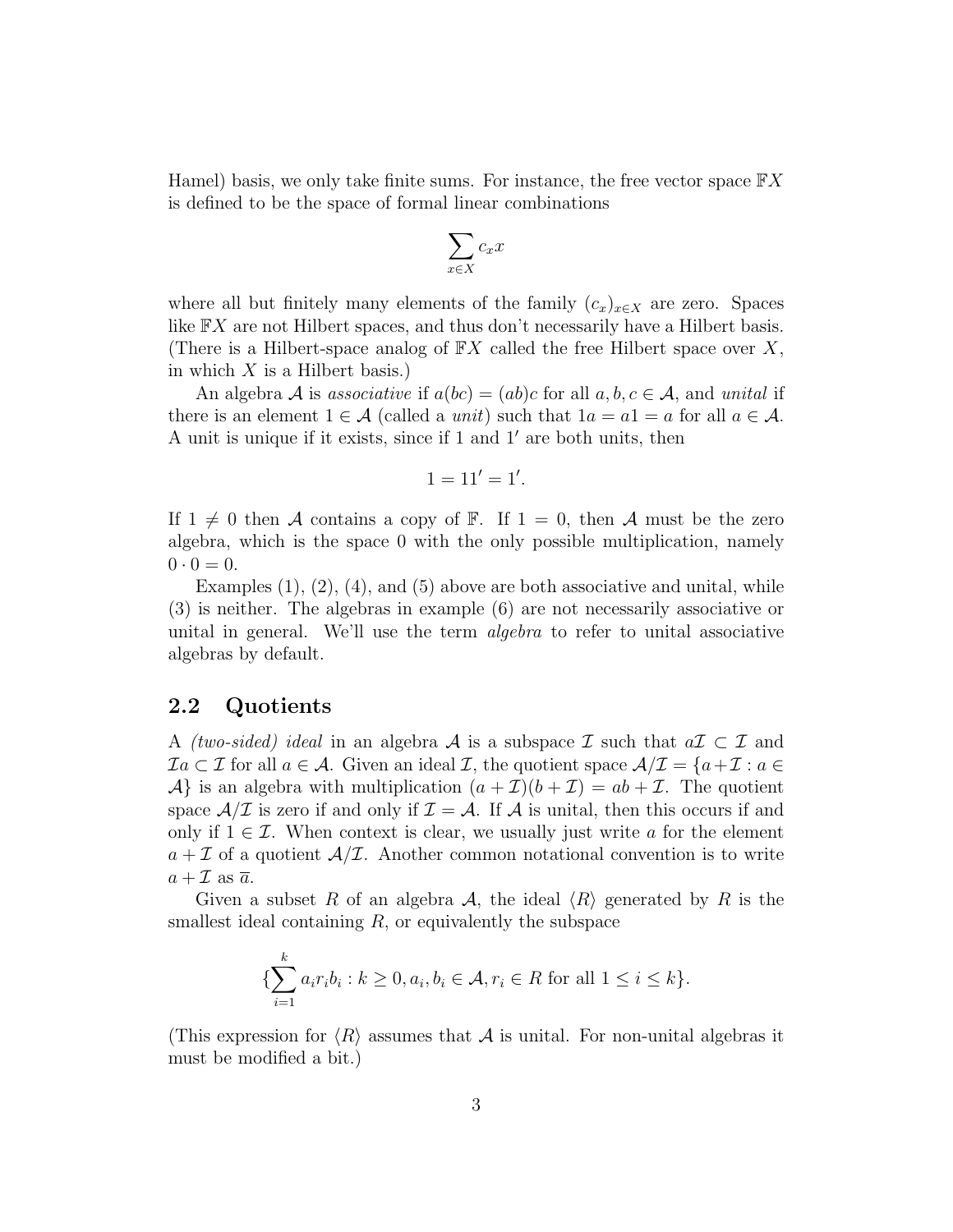Starting from an algebra  $A$ , we can construct new algebras by picking any subset R, and taking the quotient  $A/\langle R\rangle$ . This quotient is non-zero if and only if  $1 \notin \langle R \rangle$ , meaning that  $1 \neq \sum_{i=1}^{k} a_i r_i b_i$  for any  $k \geq 0$ ,  $a_i, b_i \in \mathcal{A}$ ,  $r_i \in R$ ,  $1 \leq i \leq k$ . We are particularly interested in taking quotients of noncommutative polynomial algebras. Given a set of variables S and a subset  $R \subset \mathbb{F}\langle S \rangle$ , we let

$$
\mathbb{F}\langle S:R\rangle := \mathbb{F}\langle S\rangle/\langle R\rangle.
$$

If S and R are finite sets, then  $\mathbb{F}\langle S : R \rangle$  is called a *finitely presented algebra*. The sets S and R are part of the data of a finitely presented algebra. In fact, whenever we talk about a *presented* algebra, we mean an algebra  $\mathbb{F}\langle S : R \rangle$ with some specified sets S and R.

**Example 2.2.** Another possible way to define the polynomial algebra  $\mathbb{F}[x_1, \ldots, x_n]$ is as the quotient

$$
\mathbb{F}\langle x_1,\ldots,x_n : x_ix_j = x_jx_i \text{ for } 1 \le i,j \le n \rangle.
$$

The relation  $x_ix_j = x_jx_i$  means we quotient by  $x_ix_j - x_jx_i$ . In general, we can write  $L = R$  for the polynomial  $L - R$ .

Example 2.3. One of the enjoyable aspects of finitely presented algebras is that we can write down any generators and relations we want. For instance, we can define an algebra

$$
\mathbb{F}\langle x, y : xy - yx = 1 \rangle
$$

even though there are no matrices x, y that satisfy the equation  $xy - yx = 1$ (see homework below).

Example 2.4. By writing down arbitrary relations, we might end up with the zero algebra. For a trivial example,

$$
\mathbb{F}\langle x, y : x - 1, x - y, y \rangle = 0
$$

because  $1 = -(x - 1) + (x - y) + y$  is in the defining ideal.

#### 2.3 Homomorphisms

A homomorphism between algebras A and B is a linear map  $\phi : \mathcal{A} \to \mathcal{B}$  such that  $\phi(ab) = \phi(a)\phi(b)$  and  $\phi(1_A) = 1_B$ . A homomorphism is an *isomorphism* if it is bijective, and we say that A is isomorphic to B (in notation,  $A \cong B$ ) if there is an isomorphism  $\phi : A \to B$ .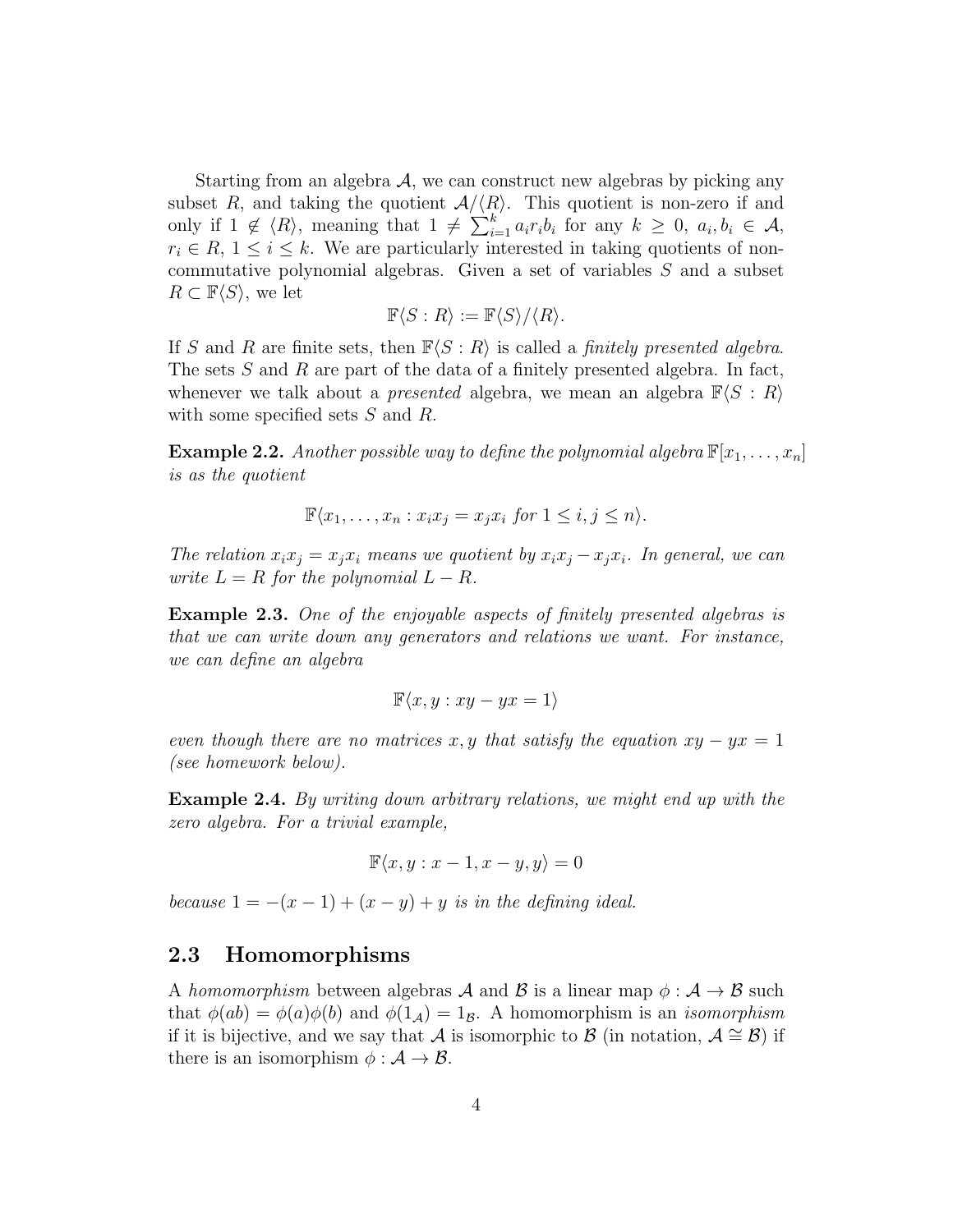Exercise 2.5. Show that  $A \cong \mathcal{B}$  if and only if there are homomorphisms  $\phi : \mathcal{A} \to \mathcal{B}$  and  $\psi : \mathcal{B} \to \mathcal{A}$  such that  $\psi \circ \phi = Id_{\mathcal{A}}$  and  $\phi \circ \psi = Id_{\mathcal{B}}$ .

**Example 2.6.** If  $\mathcal{I}$  is an ideal, then the quotient map  $q : \mathcal{A} \rightarrow \mathcal{A}/\mathcal{I}$  is a homomorphism, with the property that  $q(x) = 0$  if and only if  $x \in \mathcal{I}$ .

**Example 2.7.** Let  $p \in \mathbb{F}\langle x_1, \ldots, x_n \rangle$ , and let  $a = (a_1, \ldots, a_n) \in \mathcal{A}^n$ , where  $\mathcal{A}$ is an algebra. If

$$
p=\sum_{\tilde{i}}c_{\tilde{i}}x_{i_1}\cdots x_{i_k},
$$

then the evaluation  $p(a)$  of p at a is

$$
\sum_{\tilde{i}} c_{\tilde{i}} a_{i_1} \cdots a_{i_k}
$$

(just like evaluation of commutative polynomials, we plug  $a_i$  in for  $x_i$ ). Fixing  $a \in \mathcal{A}^n$ , the map

$$
\mathbb{F}\langle x_1,\ldots,x_n\rangle\to\mathcal{A}:p\mapsto p(a)
$$

is a homomorphism (called evaluation at  $a$ ), and in fact is the unique homomorphism  $\mathbb{F}\langle x_1,\ldots,x_n\rangle$  sending  $x_i\mapsto a_i$ .

Conversely, if  $\phi : \mathbb{F}\langle x_1, \ldots, x_n \rangle \to \mathcal{A}$  is a homomorphism, then  $\phi$  must be evaluation at a where  $a_i = \phi(x_i)$  for  $i = 1, \ldots, n$ . As a result, there is a bijection between homomorphisms  $\mathbb{F}\langle x_1, \ldots, x_n \rangle \to A$  and the set of n-tuples  $\mathcal{A}^n$  .

For a set of variables S, we can say that homomorphisms  $\mathbb{F}\langle S \rangle \to \mathcal{A}$  correspond to functions  $\mathcal{A}^S$ .

If I is an ideal of A, and  $\phi : A/I \rightarrow B$  is a homomorphism, then we can compose  $\phi$  with the quotient map  $q : A \rightarrow A/\mathcal{I}$  to get a homomorphism  $\phi \circ q : A \to B$  with the property that  $\phi \circ q(r) = \phi(0) = 0$ .

**Exercise 2.8.** Let  $R \subset \mathcal{A}$ , let  $q : \mathcal{A} \to \mathcal{A}/\langle R \rangle$  be the quotient homomorphism, and let  $\phi : A \rightarrow B$  be a homomorphism. Show that there is a homomorphism  $\phi : \mathcal{A}/\langle R \rangle \to \mathcal{B}$  with  $\phi = \phi \circ q$  if and only if  $\phi(r) = 0$  for all  $r \in R$ , and that the homomorphism  $\phi$  is unique if it exists.

In particular, the exercise tells us that homomorphisms  $\mathbb{F}\langle S : R \rangle \to \mathcal{A}$ correspond to homomorphisms  $\phi : \mathbb{F}\langle S \rangle \to A$  with the property that  $\phi(r) = 0$ for all  $r \in R$ . By the example above, every such homomorphism must be an evaluation map. If  $\phi$  is evaluation at  $a \in \mathcal{A}^S$ , then  $\phi(r) = r(a)$ , so we get the following proposition: